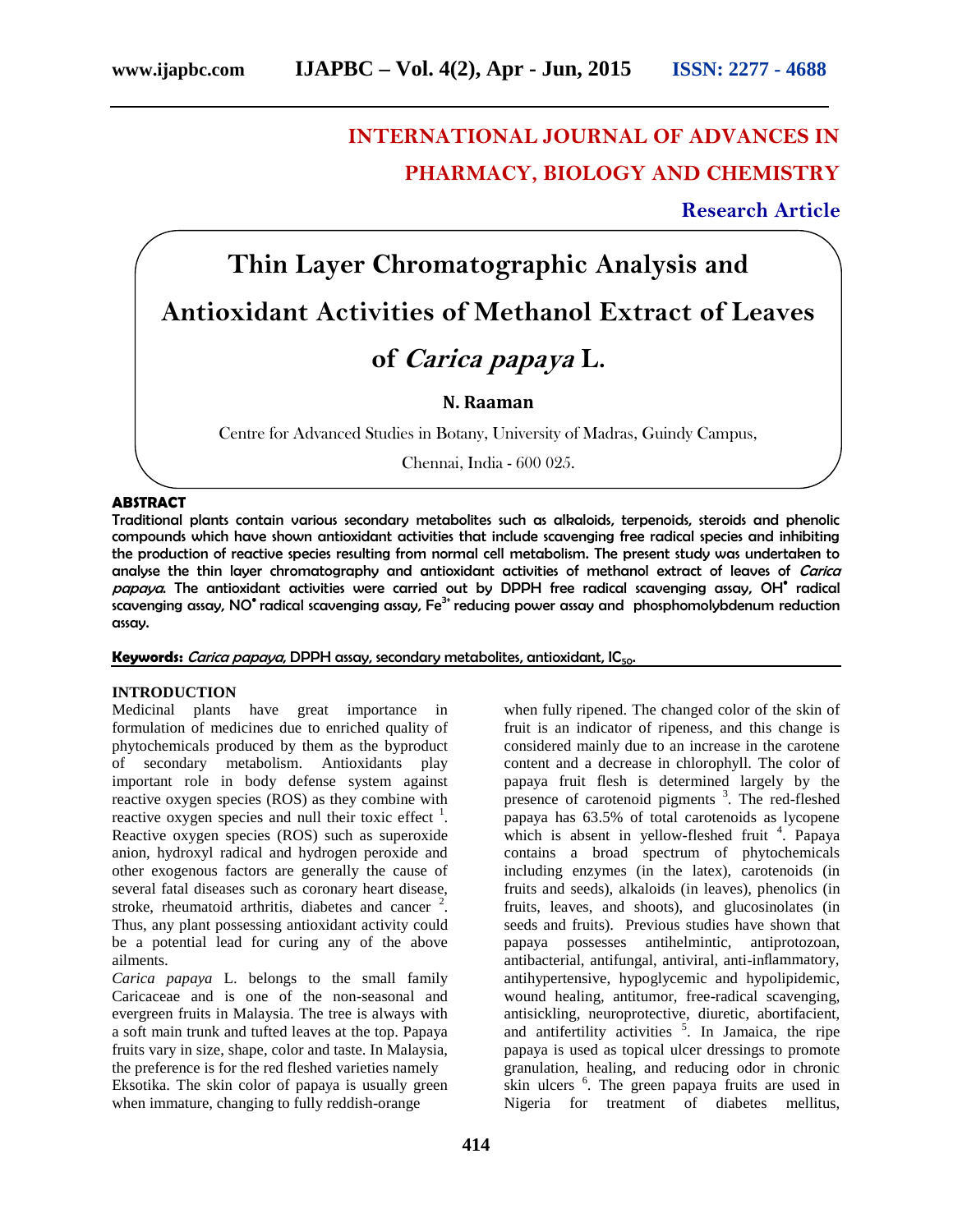hypertension, intestinal helminthiasis, jaundice and malaria and the leaves are used in India for abortion and treatment of asthma, beriberi, colic and  $fever^7$ . The people living on the Gold Coast of Australia consumed the leaf juice for its purported anti-cancer activity  $\frac{8}{3}$ . The milky juice (latex) is employed as styptic when applied as external applications to burns. The objectives of the present study were to analyse thin layer chromatography and antioxidant activities of methanol extract of leaves of *Carica papaya*.

#### **MATERIAL AND METHODS**

*Collection and authentication of plant material:* Leaves of *Carica papaya* were collected from Porur, Chennai, India. The plant was authenticated by Prof. Dr. N. Raaman Centre for Advanced Studies in Botany, University of Madras, Chennai, India. Leaves were thoroughly washed and dried in shade for 10 d. Dried leaves were made into coarse powder using mechanical blender and stored in air tight container till further use.

*Extract preparation:* The leaves were ground and powdered material (500 g) was extracted using methanol as a solvent by maceration method. Initially, coarse powder of leaves was soaked in methanol for 72 h. Then the supernatant was filtered through filter paper. Powdered extracts were concentrated using rotary evaporator and a greenish black coloured sticky residue was obtained.

*Thin layer chromatography:* Thin layer chromatography (TLC) was carried out for methanol extract of leaves of *C. papaya* on Merck TLC aluminium sheets, Silica gel 60  $F_{254}$  (20 x 20 cm), precoated plates. The methanol extract of leaves of *C. papaya* was spotted at 0.3 mm above from the bottom of the TLC plate. The chromatogram was developed in a mixture of suitable solvent system. The spots were visualized with UV light at 254 nm<sup>9</sup>. The  $R_f$ values of the coloured spots were recorded <sup>10</sup>

| $%$ of DPPH radical inhibition $=$ | Distance travelled by solute<br>front (in cm)      |  |
|------------------------------------|----------------------------------------------------|--|
|                                    | Distance travelled by the<br>solvent front (in cm) |  |

*Phytochemical screening:* The methanol extract of leaves of *C. papaya* was subjected to preliminary phytochemical screening using standard methods <sup>11</sup>. The methanol extract of leaves of *C. papaya* was screened for different classes of phytoconstituents such as alkaloids, steroids, terpenoids, glycosides, flavonoids, tannins, phenolic compounds, saponins

and carbohydrates using specific standard reagents  $12$ , .

*Determination of total phenolic content (TPC):* Phenolic content of methanol extract of leaves of *C. papaya* was determined by the Folin-Ciocalteu reagent method  $14$ . One mL of extract was mixed with 1 mL of Folin-Ciocalteu reagent (1:10 diluted) and 1 mL of sodium carbonate solution (7.5%). The samples were thoroughly mixed and stored in the dark for 30 min. Absorbance of the blue colored mixture was recorded at 765 nm against a blank containing the Folin-Ciocalteu reagent and sodium carbonate solution. The phenolic content expressed as gallic acid equivalent.

*Determination of total flavonoid content:* Total flavonoid content was determined by aluminium chloride  $(AlCl<sub>3</sub>)$  method <sup>15</sup> using quercetin as a standard. The plant extract (0.1 mL) was added to 0.3 mL distilled water followed by  $5\%$  NaNO<sub>2</sub> (0.03) mL). After 5 min at  $25^{\circ}$ C, AlCl<sub>3</sub> (0.03 mL, 10%) was added. After another 5 min, the reaction mixture was treated with 0.2 mL of 1 mM NaOH. Finally, the reaction mixture was diluted to 1 mL with water and the absorbance was measured at 510 nm. The result was expressed as quercetin equivalent.

*DPPH radical scavenging assay:* The antioxidant activity of methanol extract of leaves of *C. papaya* was measured on the basis of the scavenging activity of the stable 1, 1- diphenyl 2-picrylhyorazyl (DPPH) free radical according to the method described by Brand-Williams et al. <sup>16</sup> with slight modifications. One mL of 0.1 mM DPPH solution in methanol was mixed with 1 mL of plant extract solution of varying concentrations (100-600 µg/mL). Ascorbic acid was used as reference standard. Mixer of 1 mL methanol and 1 mL DPPH solution was used as control. The decrease in absorbance was measured at 517 nm after 30 min in dark using UV-Vis spectrophotometer. The percentage of DPPH radical inhibition was calculated as

% of DPPH radical inhibition = 
$$
\frac{\text{Control-Sample}}{\text{Control}}
$$
 x 100

*ABTS●+ radical scavenging assay:* The antioxidant capacity was estimated in terms of the ABTS radical scavenging activity following the procedure described by Delgado-Andrade et al. <sup>17</sup>. Briefly, ABTS was obtained by reacting 7 mM ABTS stock solution with 2.45 mM potassium persulfate and the mixture was left to stand in the dark at room temperature for 12 - 16 h before use. The ABTS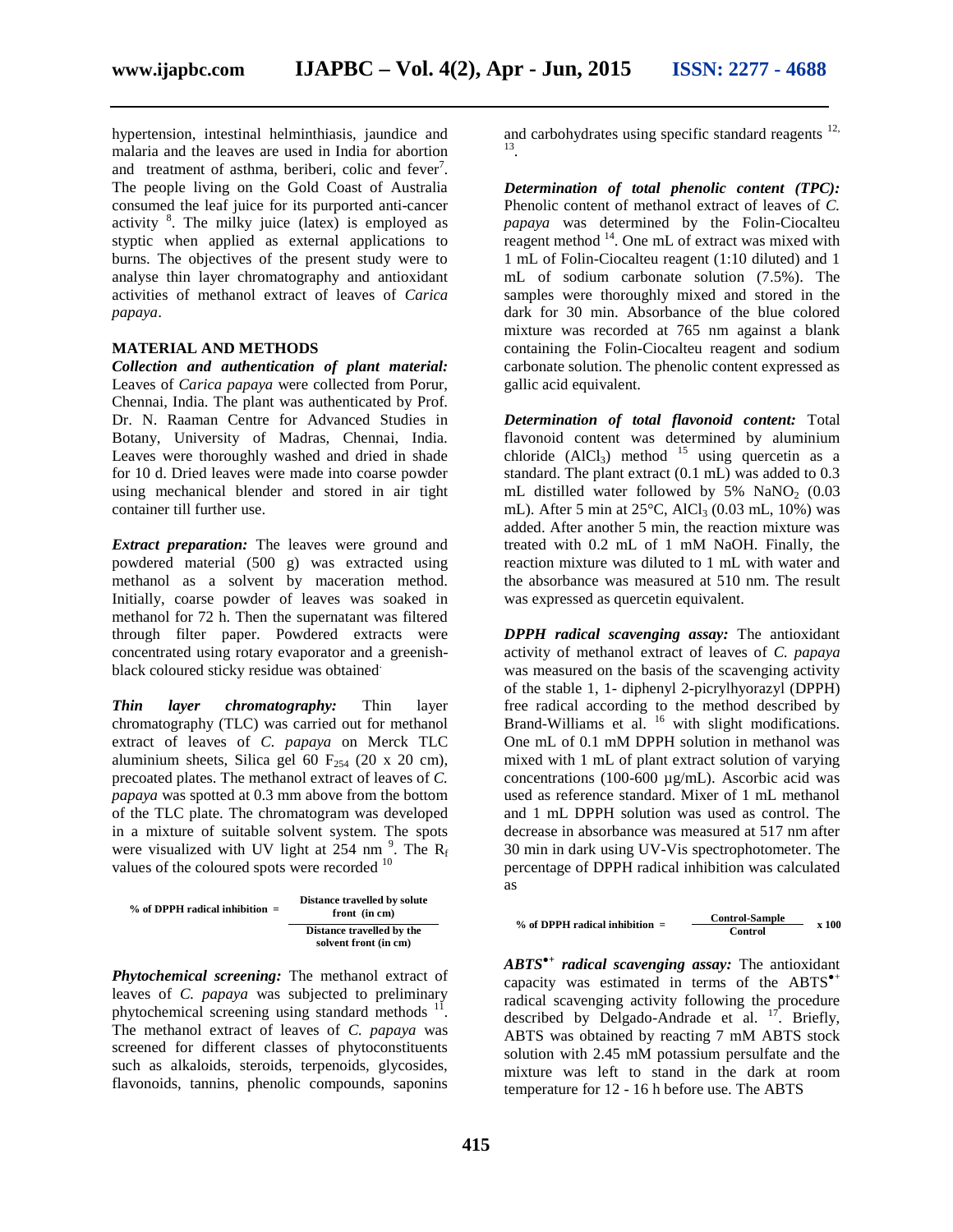solution (stable for 2 days) was diluted with 5 mM phosphate-buffered saline (pH 7.4) to an absorbance of 0.70±0.02 at 730 nm. After the addition of 1 mL of plant extract solution of varying concentrations (10 - 60  $\mu$ g/mL) to 1 mL of diluted ABTS  $^+$  solution, the absorbance was measured after 30 min. The ABTS radical-scavenging activity of the samples was expressed as

| $%$ of ABTS $+$ radical inhibition | <b>Control-Sample</b> | x 100 |
|------------------------------------|-----------------------|-------|
|                                    | Control               |       |

*Hydroxyl (OH•) radical scavenging assay:* Hydroxyl radical scavenging assay was measured according to the method of Klenin et al.  $^{18}$ . Various concentrations (10-60 µg/mL) of methanol extract of leaves of *C. papaya* were added with 1 mL of iron-EDTA solution (0.13% ferrous ammonium sulphate and 0.26% EDTA), 0.5 mL of EDTA solution (0.018%), and 1 mL of DMSO (0.85% v/v) in 0.1 M phosphate buffer, pH 7.4. The reaction was initiated by adding 0.5 mL of ascorbic acid (0.22%) and incubated at 90°C for 15 min in a water bath. After incubation, the reaction was terminated by the addition of 1 mL of ice cold TCA (17.5% w/v). Three mL of Nash reagent (75 g of ammonium acetate, 3 mL of glacial acetic acid and 2 mL of acetyl acetone were mixed and made up to 1 L with distilled water) was added and left at room temperature for 15 min. The reaction mixture without sample was used as control. The intensity of color formed was measured spectrophotometrically at 412 nm against reagent blank. The percentage of hydroxyl radical scavenging activity was calculated by the following formula

|                                | <b>Control-Sample</b> | x 100 |  |
|--------------------------------|-----------------------|-------|--|
| % of OH radical inhibition $=$ | Control               |       |  |

*Nitric oxide (NO•) radical scavenging assay:* Different concentrations of 1 mL methanol extract of leaves of *C. papaya* with nitric oxide were assessed by the nitrite detection method as described by Sreejayan and Rao <sup>19</sup>. Nitric oxide was generated from sodium nitroprusside previously bubbled with nitrogen and measured by the Greiss reaction. To this, 0.25 mL of sodium nitroprusside (10 mM) in phosphate buffered saline (PBS) was mixed with 0.25 mL of different concentrations (10–60 µg/mL) of extracts dissolved in the suitable solvent system and incubated at 30°C in the dark for 150 min. The control was run as above but the sample was replaced with the same amount of water. After the incubation period, 0.25 mL of Griess reagent A (1% sulphanilamide in 5% phosphoric acid) was added, and kept at 30°C for 10 min. After incubation, 0.25 mL of Griess reagent B (0.1% *N*-1-naphthylethylene diamine dihydrochloride) was added, mixed and

incubated at 30°C for 20 min. The absorbance of the chromophore formed was read at 546 nm. The percentage of NO radical scavenging activity was calculated using the following formula

% of NO radical inhibition = 
$$
\frac{\text{Control-Sample}}{\text{Control}}
$$
 x 100

*Ferric (Fe3+) reducing power assay:* The reducing power assay of methanol extract of leaves of *C. papaya* was determined according to the method of  $Y_{\rm en}$  and Chen<sup>20</sup>. One mL each of varying concentrations of methanol extract solution (100-600 µg/mL) were mixed with 1 mL of 0.2 M phosphate buffer, pH 6.6, and 1% solution of potassium ferricyanide. The mixture was incubated at 50°C for 20 min, during which period ferricyanide was reduced to ferrocyanide. Then, 1 mL of 1% trichloroacetic acid was added to the mixture, which was then centrifuged at 5,000 *g* for 10 min. The upper layer of the solution was mixed with distilled water and  $0.1\%$  FeCl<sub>3</sub> and the absorbance at 700 nm was measured to determine the amount of ferric ferrocyanide (prussian blue) formed. Increased absorbance of the reaction mixture indicates the increase in reduction of ferricyanide.

*Phosphomolybdenum reduction assay:* The antioxidant capacity of the methanol extract of leaves of *C. papaya* was assessed as described by Prieto et al <sup>21</sup>. The methanol extract in dilution from 100-600 μg/mL was combined with reagent solution containing ammonium molybdate (4 mM), sodium phosphate (28 mM) and sulphuric acid (600 mM). The reaction mixture was incubated in a water bath at  $90^{\circ}$ C for 90 min. The absorbance of the coloured complex was measured at 695 nm. Ascorbic acid was used as standard reference. Increased absorbance of the reaction mixture indicates the increase in phosphomolybdenum reduction.

#### **RESULTS AND DISCUSSION** *Thin layer chromatography:*

TLC analysis was carried out for methanol extract of leaves of *C. papaya* by using the solvent system of chloroform: methanol with the ratio of 9:1. The separated bands were visualized by UV light at 254 nm. The  $R_f$  values of the separated compounds were measured (Table 1 and Figure 1).

### *Phytochemical screening:*

The phytochemical analysis was carried out according to the standard procedures. The results showed that the presence of terpenoids, alkaloids, flavanoids, phenols, steroids, glycosides,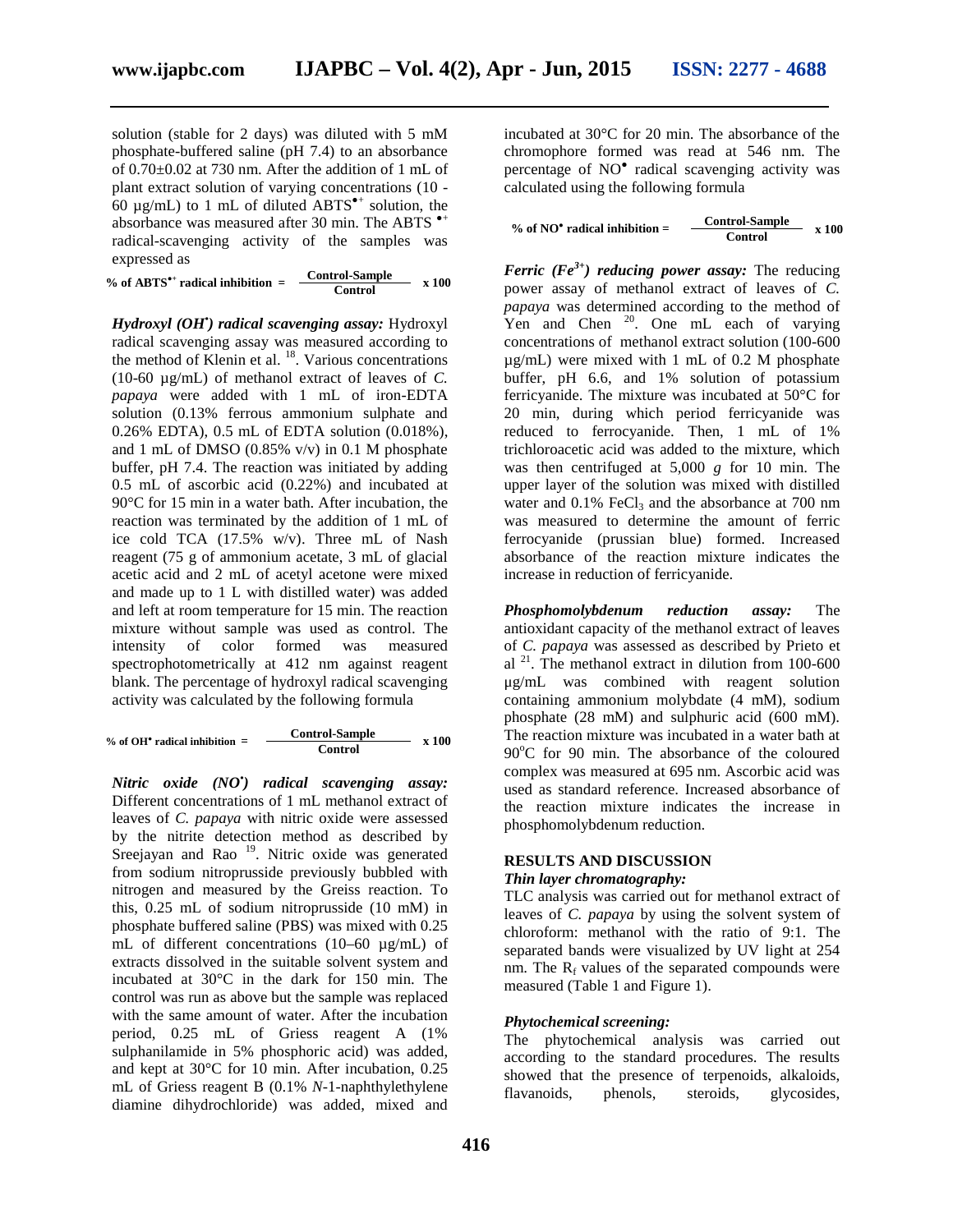carbohydrates and saponins in the methanol extract of leaves of *C. papaya* (Table 2).

#### *Estimations of phenols and flavonoids:*

Plant phenolics present in the fruits and vegetables have received considerable attention because of their potential biological activity. The diverse biological activities including anti-atherosclerotic, anti carcinogenic and anti-inflammatory activities possessed by phenolic compounds such as flavonoids, phenolic acid, and tannins might be due to their antioxidant activity  $22$ . The yield of total phenolics and flavonoid content of methanol extract of leaves of *C. papaya* were 210.6 and 140.61 mg/g of extract, respectively (Table 3).

#### *DPPH radical scavenging assay:*

The DPPH is a stable radical with a maximum absorption at 517 nm that can readily undergo scavenging by antioxidant  $2<sup>3</sup>$ . It has been widely used to test the ability of compounds as free radical scavengers by hydrogen donors and to evaluate the antioxidant  $24, 25$ . The methanol extract of leaves of *C*. *papaya* exhibited a significant inhibition of DPPH activity. The percentage of inhibition was found to be 78.86 at 600 μg/mL (Table 4). It was compared with the standard ascorbic acid (Table 8). The scavenging ability of methanol extract of leaves of *C. papaya* was concentration dependent and expressed as  $IC_{50}$ values. Concentration of the sample necessary to decrease the initial concentration of DPPH• by 50%  $(IC_{50})$  under the experimental condition was calculated. Therefore, a lower  $IC_{50}$  value indicates a higher antioxidant activity. The  $IC_{50}$  of DPPH radical scavenging activity was 104.71  $\mu$ g/ mL scavenging activity was 104.71  $\mu$ g/ mL concentration.

# *ABTS•+ radical scavenging assay:*

The ABTS<sup>\*+</sup> radical cation scavenging activity also reflects hydrogen donating ability. Hagerman et al. <sup>26</sup> reported that the high molecular weight phenolics (tannins) have more ability to quench free radicals (ABTS•+). Since, the extract from *C. papaya* has the ability to scavenge free radicals, thereby preventing lipid oxidation via a chain breaking reaction, they could serve as potential nutraceutical. The methanol extract of leaves of *C. papaya* exhibited a significant dose dependent inhibition of ABTS•+ radical cation scavenging activity. The percentage of inhibition was found to be 87.77 at 60 μg/mL concentration (Table 5). Ascorbic acid was used as the standard reference (Table 8). The  $IC_{50}$  of ABTS<sup>\*+</sup> radical scavenging activity was 18.00 µg/ mL concentration.

#### *Hydroxyl radical (OH•) scavenging assay:*

Hydroxyl radical can be formed by the Fenton reaction in the presence of reduced transition metals (such as  $\text{Fe}^{2+}$ ) and  $\text{H}_2\text{O}_2$ , which is known to be the most reactive of all the reduced forms of dioxygen and is thought to initiate cell damage by *in vivo* <sup>27</sup>. Scavenging of hydroxyl radical is an important antioxidant activity because of very high reactivity of the OH radical, enabling it to react with a wide range of molecules found in living cells, such as sugars, amino acids, lipids, and nucleotides. Thus, removing OH• is very important for the protection of living systems. The hydroxyl radical scavenging potential of methanol extract of leaves of *C. papaya* was 53.80% at 60 μg/mL concentration (Table 6). The methanol extract of leaves of *C. papaya* showed hydroxyl radical scavenging activity which was increased with increasing concentration of extract and it was compared with the standard ascorbic acid (Table 8). The  $IC_{50}$  of OH<sup>\*</sup> radical scavenging activity was 55.76 µg/ mL concentration.

#### *Nitric oxide radical (NO•) scavenging assay:*

Nitric oxide is an unstable free radical involved in many biological processes which is associated with several diseases. It reacts with oxygen to produce product nitrate and nitrite through intermediates and high concentration of nitric oxide can be toxic and inhibition of over production is an important goal  $^{28}$ . Nitric oxide (NO) is a potent pleiotropic mediator of physiological processes such as inhibition of platelet aggregation, neuronal signaling, regulation of cell mediated toxicity and smooth muscle relaxation. At physiological pH, sodium nitroprusside on mixing with aqueous solution generates nitric oxide. The nitric oxide reacts with oxygen to produce nitrite ions which can be estimated by using Greiss reagent. Nitric oxide scavengers compete with oxygen which results in less production of nitrite ions. The absorbance of the chromophore formed during diazotization of the nitrite with sulphanilamide and subsequent coupling with N-(1- naphthyl) ethylenediamine dihydrochloride) was measured spectrophotometrically at 546 nm. The methanol extract of leaves of *C. papaya* exhibited a significant dose dependent inhibition of OH• radical scavenging activity. The percentage of inhibition was found to be 72.91 at 60 μg/mL (Table 6). Ascorbic acid was used as the standard reference (Table 8). The  $IC_{50}$  of NO<sup>•</sup> radical scavenging activity was 48.73 µg/ mL concentration.

#### *Phosphomolybdenum reduction assay:*

To evaluate the antioxidant capacity of extracts, this assay has been routinely used  $29$ . The antioxidant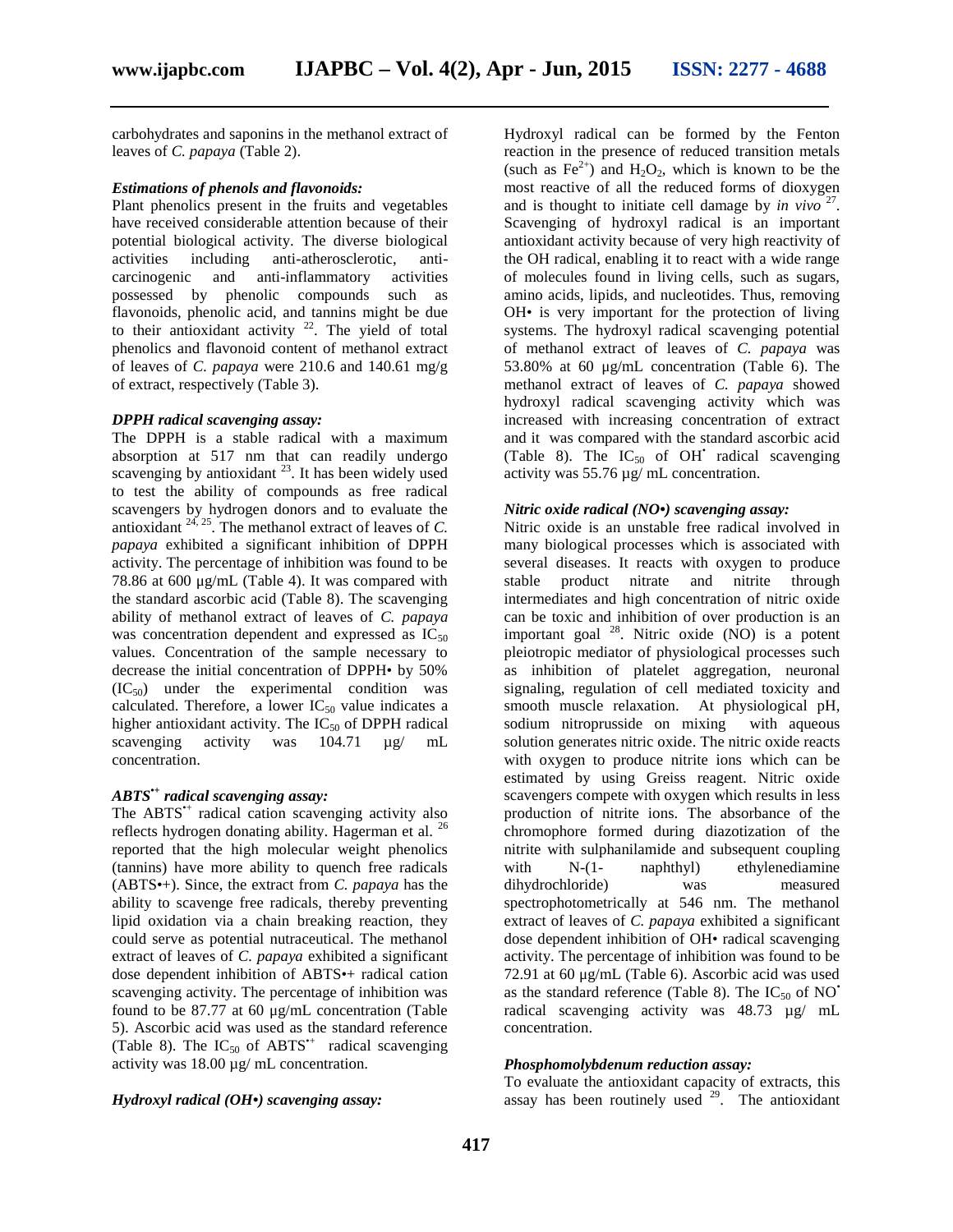capacity of the methanol extract of leaves of *C. papaya* was determined by the formation of green phosphomolybdenum complex, which was measured by the intensity of absorbance at maximum of 600 μg/mL concentration (absorbance 1.139) at 95°C (Table 7). During this process, the antioxidant compounds reduce Mo (VI) to Mo (V) and green phosphate/Mo (V) complex was formed with the maximal absorption at 695 nm. Ascorbic acid was used as the standard reference (Table 9).

#### *Ferric (Fe3+) reducing power assay:*

Antioxidants can be explained as reductants, and inactivators of oxidants  $30$ . Some previous studies have also reported that the reducing power may serve as a significant indicator of potential antioxidant activity  $31$ . Antioxidant activity has been proposed to be related to reducing power. The methanol extract of leaves of *C. papaya* was used to investigate  $Fe^{3+}$  - $Fe<sup>2+</sup>$  transition to measure the reducing capacity of methanol extract of leaves of *C. papaya*. The reducing capacity of a compound may serve as a significant indicator of its potential antioxidant activity. Various mechanisms such as binding of transition metal ion catalysts, decomposition of peroxides, prevention of chain initiation, prevention of continued hydrogen abstraction and radical scavenging are attributed to the antioxidant activities of the antioxidants. The reducing power of methanol extract of leaves of *C. papaya* was measured at 600 μg/mL concentration (absorbance 0.246) and it exhibited a dose dependent reducing power activity. Ascorbic acid was used as the standard reference (Table 9).

It has been shown that the juice of leaves of *C. papaya* increased the platelet count in dengue patients <sup>32</sup> , proteases from *Carica candamarcensis* (*V. cundinamarcensis*) exhibited antitumoral activity in Murine Melanoma  $B16F1$ <sup>33</sup>, methanol extract of leaves of *C. papaya* showed anti-fertilility in male wistar rats  $34 \text{ and }$  ethyl acetate crude extract of *C*. *papaya* leaves had antiplasmodial activity against *Plasmodium falciparum* <sup>35</sup> . Antioxidant and haemopoietic properties of leaves of *C. papaya* in the bone marrow  $^{36}$  and hypoglycemic activity of aqueous extract of leaves of *C. papaya* have been established  $3^7$ . It has been proved that silver nanoparticles of leaves of *C. papaya* showed antibacterial activity against uropathogens such as *E.coli, Klebsiella pneumoniae* and *P. aeruginosa* <sup>38</sup> . Certainly, *C. papaya* with multitude of uses is an ethnomedicinal boon <sup>39</sup>.

#### **CONCLUSION**

The methanol extract of leaves of *C. papaya* showed the presence of significant amount of phenols and flavonoids. Polyphenolic compounds have an important role in stabilizing lipid oxidation and are associated with antioxidant activity. The phenolic compounds may contribute directly to antioxidative action. In humans, from a diet rich in fruits and vegetables sources ingested daily, the polyphenolic compounds may exhibit inhibitory effects on mutagenesis and carcinogenesis. The present study clearly revealed the good antioxidant activity of leaves of *C. papaya* and thus the leaves of *C. papaya* have the potential to cure several diseases.

| Table 1                                                                                         |  |
|-------------------------------------------------------------------------------------------------|--|
| R <sub>f</sub> values of compounds from methanol extract of leaves of C. <i>papya</i> separated |  |
| by thin loven chnomotography                                                                    |  |

| by thin layer chromatography |             |  |
|------------------------------|-------------|--|
| <b>Spots</b>                 | $R_f$ value |  |
| observed                     | (UV 254 nm) |  |
|                              | 0.32        |  |
| 2                            | 0.43        |  |
| 3                            | 0.67        |  |
|                              | 0.78        |  |
| 5                            | 0.83        |  |
| 6                            | 0.89        |  |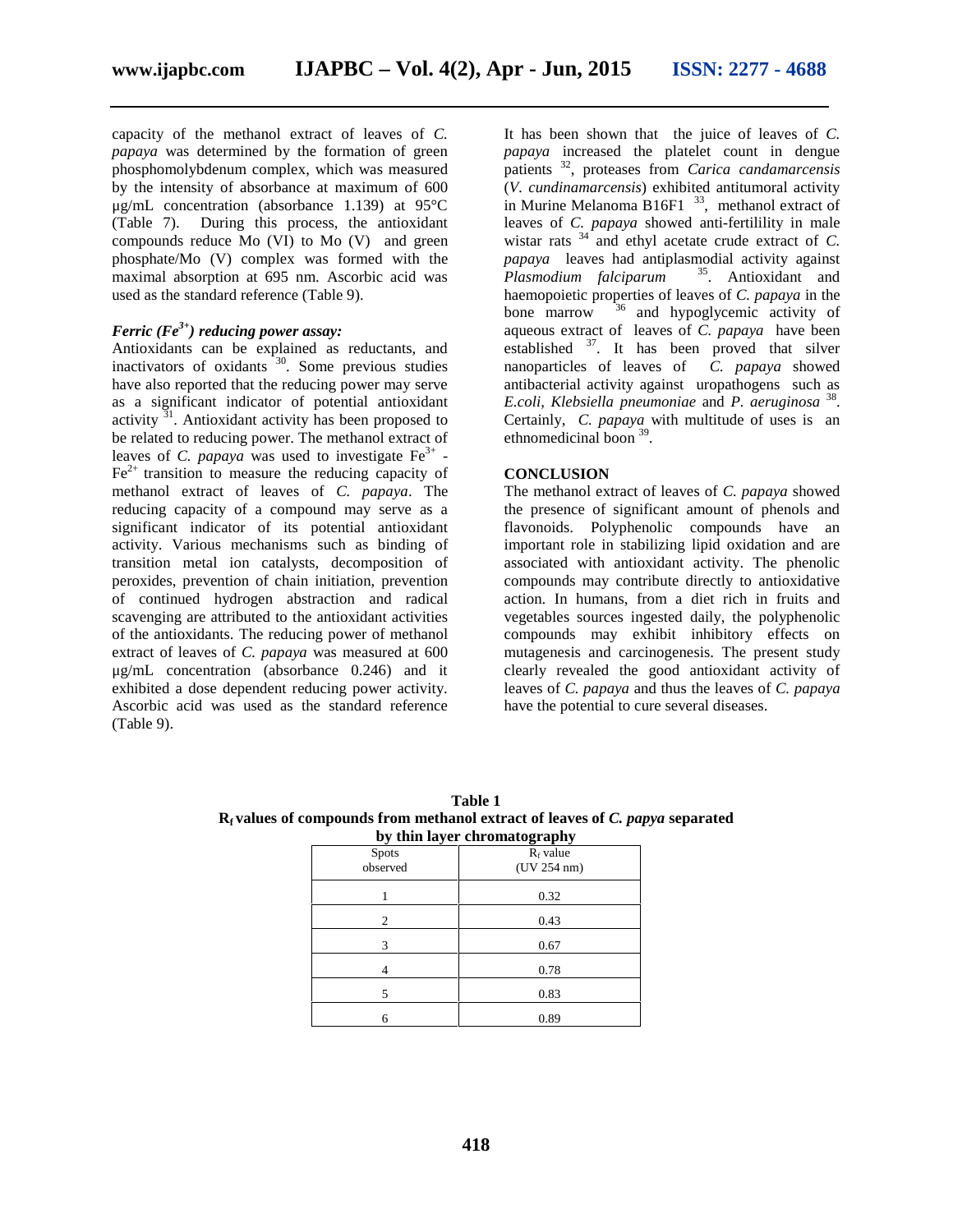

**Figure 1 TLC of methanol extract of leaves of** *C. papya*

| Ouantauve phytochemical screening of methanol extract of leaves of C. <i>papya</i> |                       |                                     |        |  |  |
|------------------------------------------------------------------------------------|-----------------------|-------------------------------------|--------|--|--|
| S. No                                                                              | Phytoconstituents     | Chemical reagents                   | Result |  |  |
| 1.                                                                                 | Terpenoids            | $CHCl3 + conc. H2SO4$               | $^{+}$ |  |  |
| 2.                                                                                 | Alkaloids             | Dragendorff's Reagent               | $^{+}$ |  |  |
| 3.                                                                                 | <b>Flavanoids</b>     | NaOH solution                       | $^{+}$ |  |  |
| 4.                                                                                 | <b>Phenols</b>        | $FeCl3$ solution                    | $^{+}$ |  |  |
| 5.                                                                                 | <b>Steroids</b>       | Acetic anhydride + conc. $H_2SO_4$  | $^{+}$ |  |  |
| 7.                                                                                 | Carbohydrates         | -Naphthol alcohol + conc. $H_2SO_4$ | $^{+}$ |  |  |
| 8.                                                                                 | Saponins              | Foam test                           | $^{+}$ |  |  |
|                                                                                    | + represents positive |                                     |        |  |  |

**Table 2**<br>Oualitative phytochemical screening of met **Qualitative phytochemical screening of methanol extract of leaves of** *C. papya C.*   $Table 2$ 

**Table 3 Quantity of phenols and flavonoids present in methanol extract of leaves of** *C. papya* **and** 

| S. No | Quantity (mg/g of extract)<br>Phytochemicals |        |
|-------|----------------------------------------------|--------|
|       | Phenols                                      | 210.60 |
| ٠.    | Flavanoids                                   | 140.61 |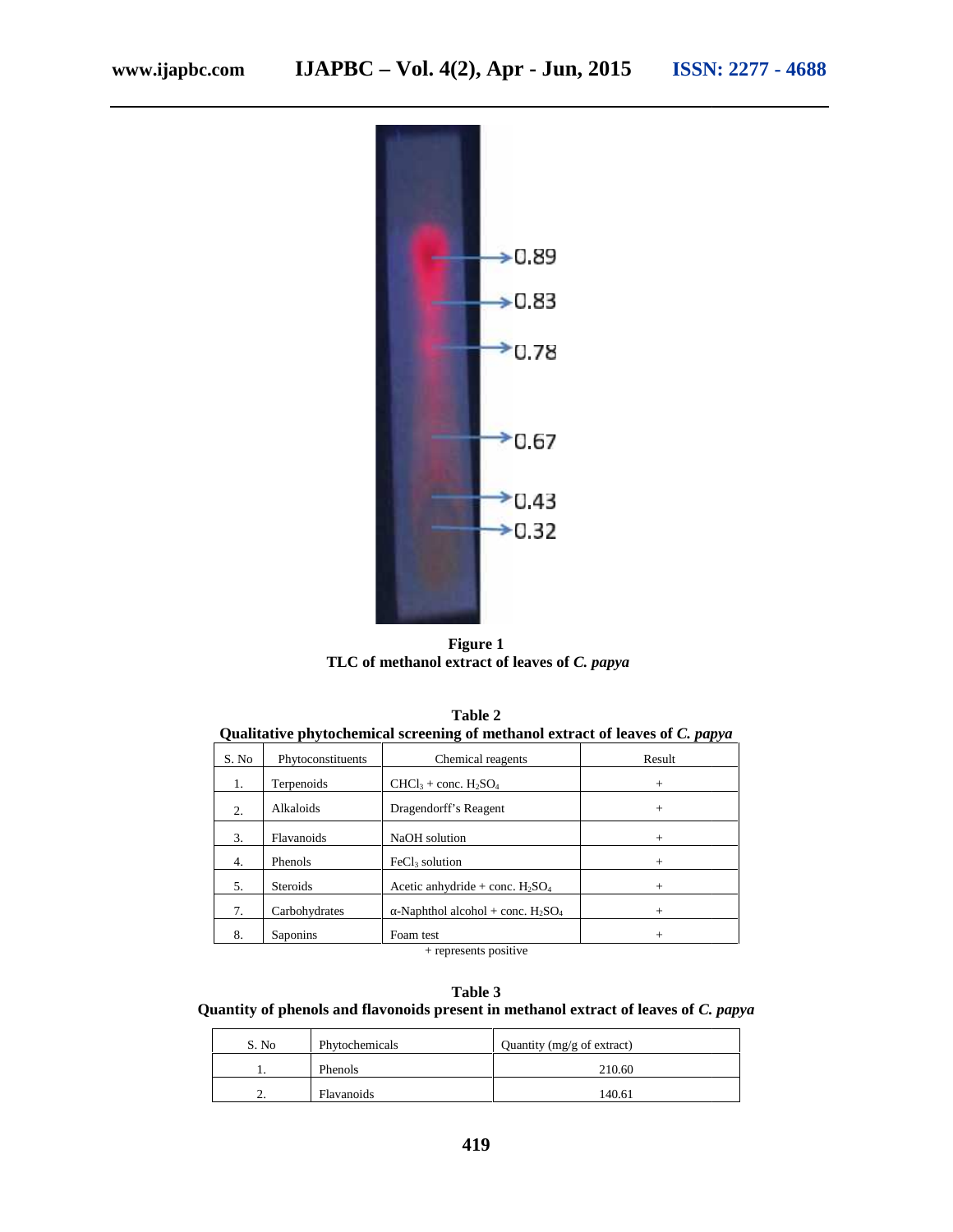| <b>Table 4</b> |                                                                             |                 |  |  |
|----------------|-----------------------------------------------------------------------------|-----------------|--|--|
|                | DPPH radical scavenging activity of methanol extract of leaves of C. papaya |                 |  |  |
| S. No          | Concentration $(\mu \rho /mL)$                                              | % of inhibition |  |  |

| S. No | Concentration $(\mu \varrho/mL)$ | % of inhibition  |
|-------|----------------------------------|------------------|
|       | 100                              | $47.75 \pm 3.34$ |
| 2     | 200                              | $57.75 \pm 4.04$ |
| 3     | 300                              | $64.87{\pm}4.54$ |
|       | 400                              | $71.33 \pm 4.99$ |
| 5     | 500                              | $74.13 \pm 5.18$ |
|       | 600                              | 78.86±5.52       |

| Table 5                                                                                      |  |
|----------------------------------------------------------------------------------------------|--|
| ABTS <sup>+</sup> radical cation scavenging activity of methanol extract of leaves C. papaya |  |

| S. No | Concentration $(\mu g/mL)$ | % of inhibition  |
|-------|----------------------------|------------------|
|       | 10                         | $23.33 \pm 163$  |
| 2     | 20                         | $55.55 \pm 3.88$ |
| 3     | 30                         | $66.66{\pm}4.66$ |
| 4     | 40                         | $80.00 \pm 5.62$ |
| 5     | 50                         | $83.33 \pm 5.83$ |
| 6     | 60                         | $87.77 \pm 6.14$ |

## **Table 6 Hydroxyl (OH•) and nitric oxide (NO •) radical scavenging activities of methanol extract of leaves of** *C. papaya*

|       | Concentration $(\mu g/mL)$ | % of inhibition |                  |  |
|-------|----------------------------|-----------------|------------------|--|
| S. No |                            | OH.             | NO <sup>.</sup>  |  |
|       | 10                         | $16.8 \pm 1.17$ | $15.20 \pm 1.06$ |  |
| 2     | 20                         | $22.6 \pm 1.58$ | $33.33 \pm 2.33$ |  |
| 3     | 30                         | $23.8 \pm 1.66$ | $38.80 \pm 2.71$ |  |
| 4     | 40                         | $24.1 \pm 1.68$ | $45.10\pm3.15$   |  |
| 5     | 50                         | $35.7 \pm 2.49$ | $51.30 \pm 3.59$ |  |
|       | 60                         | $53.8 \pm 3.76$ | $72.91 \pm 5.10$ |  |

**Table 7 Ferric (Fe3+**) **reducing power and phosphomolybdenum reduction assay of methanol extract of leaves of** *C. papaya*

| S. No | Concentration $(\mu g/mL)$ | $Fe3+$ reducing Power | Phosphomolybdenum reduction |
|-------|----------------------------|-----------------------|-----------------------------|
|       | 100                        | $0.162 + 0.01$        | $0.567 + 0.03$              |
| ∍     | 200                        | $0.180 \pm 0.01$      | $0.678 \pm 0.04$            |
|       | 300                        | $0.201 \pm 0.01$      | $0.781 \pm 0.05$            |
| 4     | 400                        | $0.208 \pm 0.01$      | $1.050 \pm 0.07$            |
|       | 500                        | $0.225 \pm 0.01$      | $1.095 + 0.07$              |
|       | 600                        | $0.246 \pm 0.01$      | $1.139 \pm 0.07$            |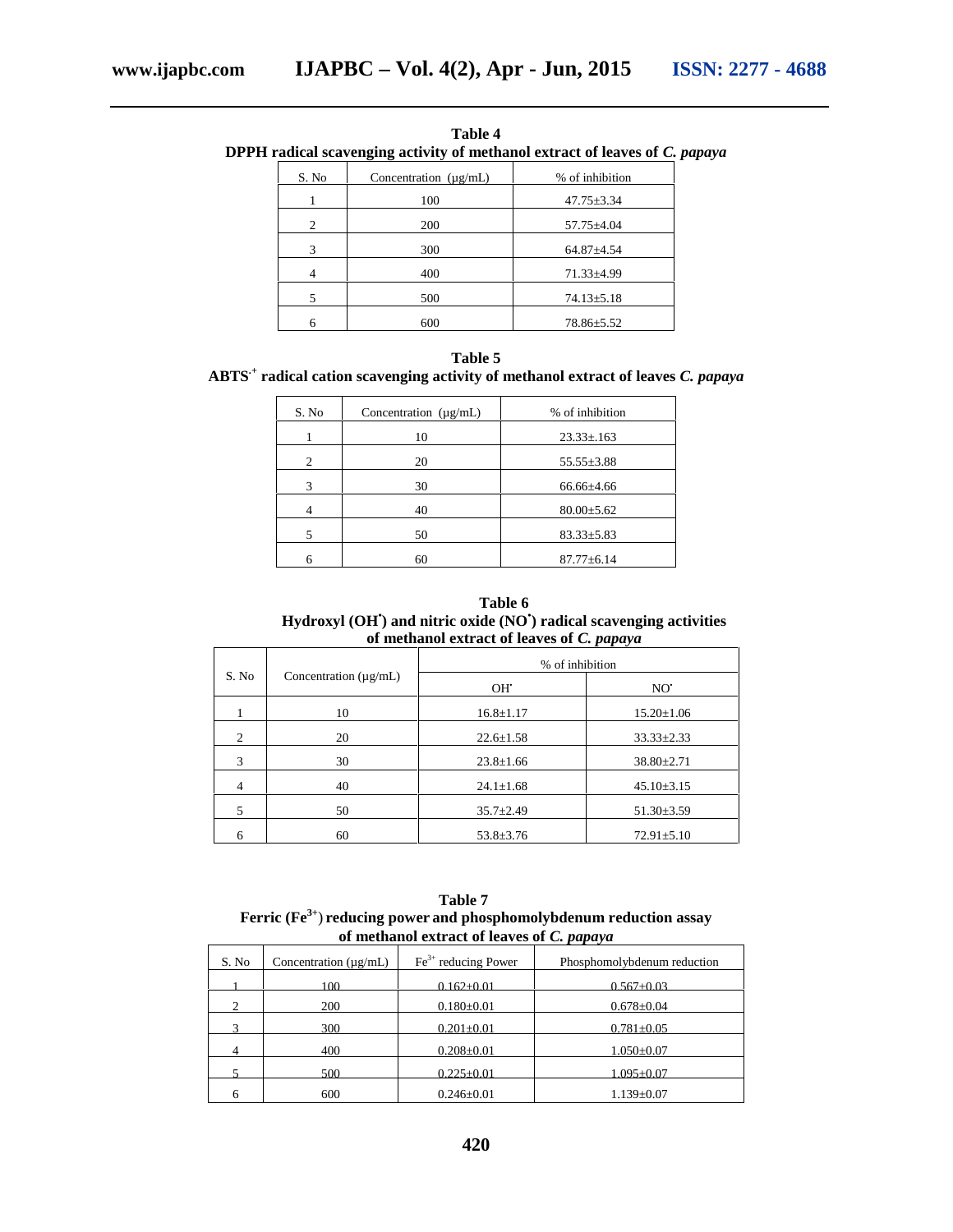| 1 apie 8<br>DPPH, OH and NO radical scavenging activities of standard (Ascorbic acid) |                            |                  |                  |                  |                  |
|---------------------------------------------------------------------------------------|----------------------------|------------------|------------------|------------------|------------------|
| S. No                                                                                 | Concentration $(\mu g/mL)$ | <b>DPPH</b>      | $ABTS+$          | $OH+$            | NO <sup>.</sup>  |
|                                                                                       | 2                          | $03.34 \pm 0.23$ | $25.00 \pm 1.75$ | $82.00 \pm 5.74$ | $37.14 \pm 2.59$ |
| $\mathfrak{D}$                                                                        | $\overline{4}$             | $13.88 \pm 0.27$ | $32.25 \pm 2.25$ | $86.04 \pm 6.02$ | $40.00 \pm 2.81$ |
| 3                                                                                     | 6                          | $21.59 \pm 1.51$ | $43.54 \pm 3.04$ | $89.14 \pm 6.23$ | $48.57 \pm 3.39$ |
| 4                                                                                     | 8                          | $37.25 \pm 2.60$ | $37.9 \pm 2.65$  | $96.89 \pm 6.78$ | $54.28 \pm 3.79$ |
| 5                                                                                     | 10                         | $70.62{\pm}4.94$ | $51.61 \pm 3.61$ | $92.24 \pm 6.45$ | $60.00 \pm 4.23$ |
| 6                                                                                     | 12                         | $70.95 \pm 4.96$ | $52.41 \pm 3.66$ | $97.67 \pm 6.83$ | $62.85\pm4.39$   |

| Table 8<br>DPPH, OH and NO radical scavenging activities of standard (Ascorbic acid) |                                |             |          |    |                 |  |
|--------------------------------------------------------------------------------------|--------------------------------|-------------|----------|----|-----------------|--|
| S. No                                                                                | Concentration $(\mu \rho /mL)$ | <b>DPPH</b> | $ABTS^+$ | ΩH | NO <sup>.</sup> |  |

| Table 9 |  |
|---------|--|
|         |  |

# **Ferric (Fe3+**) **reducing power and phosphomolybdenum reduction of standard (Ascorbic acid)**

| S. No | Concentration $(\mu g/mL)$ | $Fe3+$ reducing power | Phosphomolybdenum<br>reduction |
|-------|----------------------------|-----------------------|--------------------------------|
|       | 2                          | $0.154 \pm 0.01$      | $0.015 \pm 0.01$               |
| 2     |                            | $0.189 \pm 0.01$      | $0.093 \pm 0.00$               |
| 3     | 6                          | $0.209 \pm 0.01$      | $0.172 \pm 0.01$               |
| 4     | 8                          | $0.214 \pm 0.01$      | $0.205 \pm 0.01$               |
| 5     | 10                         | $0.247 \pm 0.01$      | $0.317 \pm 0.02$               |
| 6     | 12                         | $0.289 \pm 0.02$      | $0.359 \pm 0.02$               |

#### **REFERENCES**

- 1. Gutteridge JMC, Halliwell B. Free radicals and antioxidants in the year 2000 - A historical look to the future. Ann. N. Y. Acad. Sci., 2000; 899: 136-147.
- 2. Sian BA. Dietary antioxidants-past, present and future? Trends in Food Sci.Technol, 2003; 14: 93-98.
- 3. Devitt LC, Fanning K, Dietzgen RG, Holton TA. Isolation and functional characterization of a lycopene beta-cyclase gene that controls fruit colour of papaya (*Carica papaya* L.). J. Exp. Bot, 2010; 61: 33-39.
- 4. Yamamoto HY. Comparison of the carotenoids in yellow- and red-fleshed *Carica papaya*. Nature, 1964; 201: 1049-1050.
- 5. Lim T. Edible medicinal and non-medicinal plants. (Volume 1), Fruits, Springer Science and Business Media, New York, 2012; 1: 420
- 6. Hewitt H, Whittle S, Lopez S, Bailey E, Weaver S. Topical use of papaya in chronic skin ulcer therapy in Jamaica. West Indian Med J, 2000; 49: 32-33.
- 7. Krishna KL, Paridhavi M, Patel JA. Review on nutritional, medicinal and pharmacological properties of papaya (*Carica papaya* Linn.). Natural Product Radiance, 2008; 7: 364-373.
- 8. Otsuki N, Dang NH, Kumagai E, Kondo A, Iwata S, et al. Aqueous extract of *Carica papaya* leaves exhibits anti-tumor activity and immunomodulatory effects. J. Ethnopharmacol, 2010; 127: 760-767.
- 9. Gennaro AR. Remington- The Science and Practice of Pharmacy. 20th Edition, Vol. 1. Lippincott Williams and Wilkins, Maryland, U.S.A., 2000; 1: 606-609.
- 10. Stahl E. Thin Layer Chromatography, 2nd ed., Springer Pvt. Ltd., New Delhi, 2005; 85.
- 11. Trease GE, Evans WC. Textbook of Pharmacognosy. 12th edn. Balliese Tindall and Company Publisher, London, 1983; 343-383.
- 12. Harbome JB. Pytochemical Methods. Chapman and Hall Ltd., London, 1973; 49-188.
- 13. Raaman N. *Phytochemical techniques*. New India Publishing agency, New Delhi, India, 2006; 306.
- 14. Dewanto V, Wu X, Adom KK, Liu RH. Thermal processing enhances the nutritional value of tomatoes by increasing total antioxidant activity. J. Agric. Food Chem, 2002; 50: 3010-3014.
- 15. Bushra S, Farooq A, Muhammad A. Effect of Extraction Solvent/Technique on the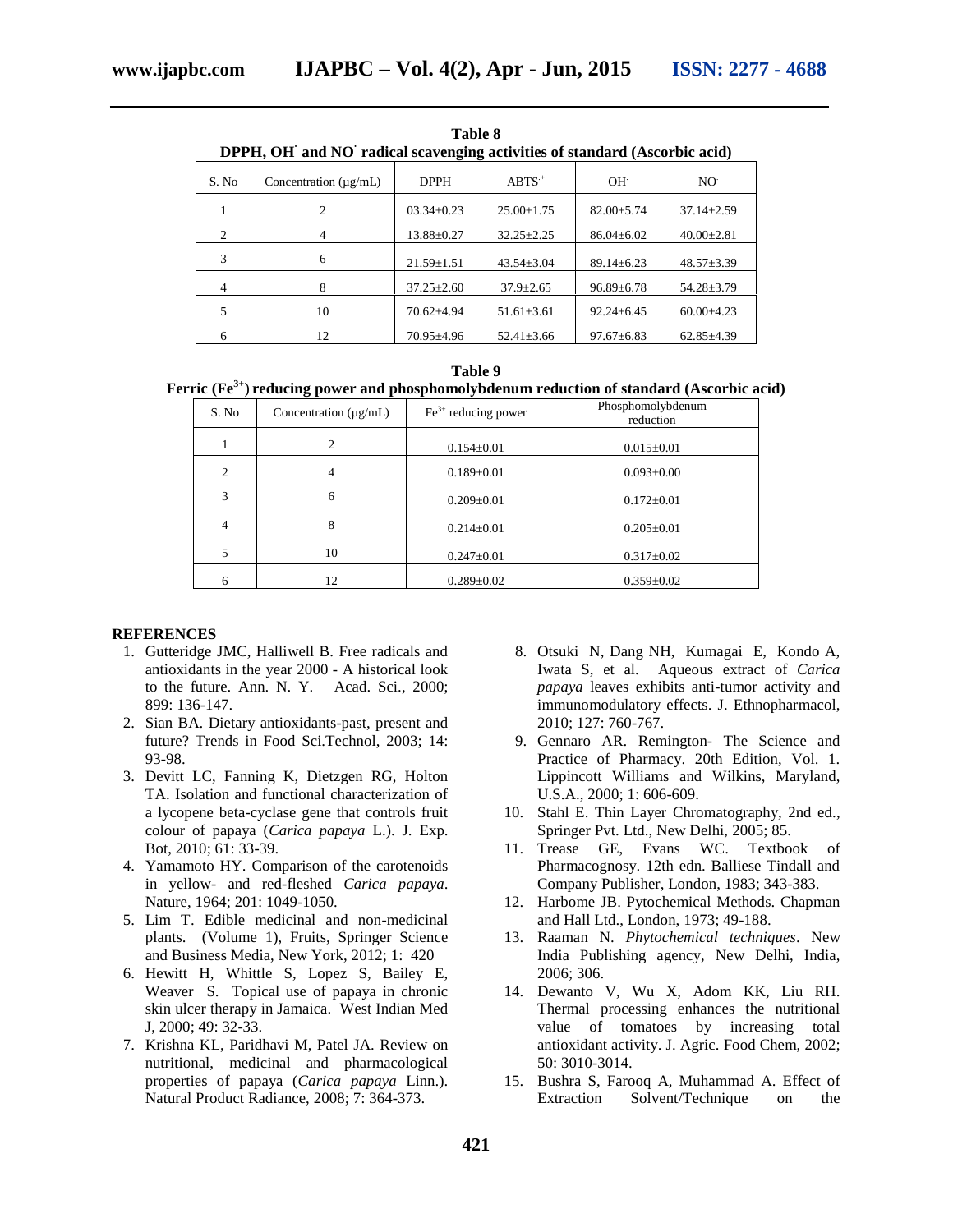Antioxidant Activity of Selected Medicinal Plant Extracts. Molecules, 2009; 14: 2167– 2180.

- 16. Brand-williams W, Cuvelier ME, Berset C. Use of free radical method to evaluate antioxidant activity . Lebensmittel Wissenschaft and Technologie, 1995; 28(1): 25-30.
- 17. Delgado-Andrade C, Morales FJ. Unraveling the contribution of melanoidins to the antioxidant activity of coffee brews. J Agric Food Chem, 2005; 53: 1403-1407.
- 18. Klenin SM, Cohen G, Cederbaum AI. Production of formaldehyde during metabolism of dimethyl sulphxide by hydroxyl radical generating system. Biochemistry, 1991; 20: 6006- 6012.
- 19. Sreejayan N, Rao MNA. Nitric oxide scavenging by cucuminoids. J Pharma Pharmacol, 1997; 49: 105-107.
- 20. Yen GC and Chen HY. Antioxidant activity of various tea extracts in relation to their antimutagenicity. J. Agri. Food Chem,1995; 43(1): 27-32.
- 21. Prieto P, Pineda M, Anguilar M. Spectrophotometric quantitation of antioxidant capacity through the formation of a Phosphomolybdenum Complex. Specific application to the determination of Vitamin E. Anal. Biochem, 1999; 269: 337-341.
- 22. Chung KT, Wong TY, Huang YW, Lin Y. Tannins and human health: a review. Crit. Rev. Food Sci. Nutr,1998; 38: 421–464.
- 23. Lu YR, Yeap Foo L. Antioxidant activities of polyphenols from sage (*Salvia officinalis*). Food Chem, 2001; 75: 197–202.
- 24. Porto CD, Calligaris S, Celloti E, Nicoli MC. Antiradical properties of commercial cognacs assessed by the DPPH test. J. Agric. Food Chem, 2000; 48: 4241–4245.
- 25. Soares JR, Dinis TCP, Cunha AP, Almeida LM. Antioxidant activities of some extracts of *Thymus zygi*. Free Radic. Res, 1997; 26: 469– 478.
- 26. Hagerman AE, Riedl KM, Jones GA, Sovik KN, Ritchard NT, Hartzfeld PW, Riechel TL. High molecular weight plant polyphenolics (tannins) as biological antioxidants. J. Agric. Food Chem, 1998; 46: 1887–1892.
- 27. Duan X, Wu G, Jiang Y. Evaluation of the antioxidant properties of litchi fruit phenolics in<br>relation to pericarp browning relation to pericarp browning prevention. Molecules, 2007; 12: 759–771.
- 28. Wang BS, Chen JH, Liang YC, Duh PD. Effects of Welsh onion on oxidation of low density lipoprotein and nitric oxide production in

macrophage cell line RAW 264.7. Food Chem, 2005; 91: 147.

- 29. Ravisankar N, Sivaraj C, Seeni S, Jerrine J, Raaman N. Antioxidant activites and phytochemical analysis of methanol extract of leaves of *Hypericum hookerianum.* Int. J. of Pharmacy and Pharmaceutical Sci, 2014; 6: 456-460.
- 30. Siddhuraju R, Becker K. Antioxidant properties of various solvent extracts of total phenolic constituents from three different agroclimatic origins of Drumstick tree (*Moringa olifera* Lam.) leaves. J. Agric. Food Chem, 2003; 51: 2144–2155.
- 31. Diplock AT. Will the 'good fairies' please prove to us that vitamin E lessens human degenerative disease? Free Radical Res, 1997; 27: 511-532.
- 32. Soobitha S, Tan CC, Kee CC, Ravindran T, Mok BT, Prem Kumar M, Adlin A, Noor RA, Zakiah I. *Carica papaya* leaves juice significantly accelerates the rate of increase in platelet count among patients with dengue fever and dengue haemorrhagic fever. Evidence- Based Complementary and Alternative Medicine Volume 2013, Article ID 616737, 7 pages http://dx.doi.org/10.1155/2013/616737
- 33. Dalton D, Cinthia F , Fernanda OL , Celso TRV, Silvia PA, Elaine MS , Ricardo TF , Carlos ES, Miriam TPL. Antiangiogenesis, loss of cell adhesion and apoptosis are involved in the antitumoral activity of proteases from *V. cundinamarcensis* (*C. candamarcensis*) in Murine Melanoma B16F1. *Int. J. Mol. Sci,* 2015; *16*: 7027 - 7044; doi:10.3390/ ijms16047027.
- 34. Udeh EN, Nwaehujor OC. Anti-fertilility effects of *Cariya papaya* Linn: Methanol leaf extracts in male wistar rats. J. Pharmacol. Toxicol, 2013; 8: 35-41.
- 35. Melariri P, Campbell W, Etusim P, Smith P. Antiplasmodial properties and bioassay-guided fractionation of ethyl acetate extracts from *Carica papaya* leaves. J.Parasitol. Res, 2011; 2011:104954. doi: 10.1155/2011/104954. Epub 2011 Nov 17
- 36. Ching ST, Srikumar C, Nagaraja H, Ranjit DA. Morphological study of bone marrow to assess the effects of lead acetate on haemopoiesis and aplasia and the ameliorating role of Carica papaya extract. Experimental and Therapeutic Medicine 2013; 5: 648-652.
- 37. Isela EJ, Juan CD, Jorge LB, Pedro HM, Castell-Rodríguez AE, Tovilla-Zárate, Rodríguez-Hernández CA, Aguilar-Mariscal H,